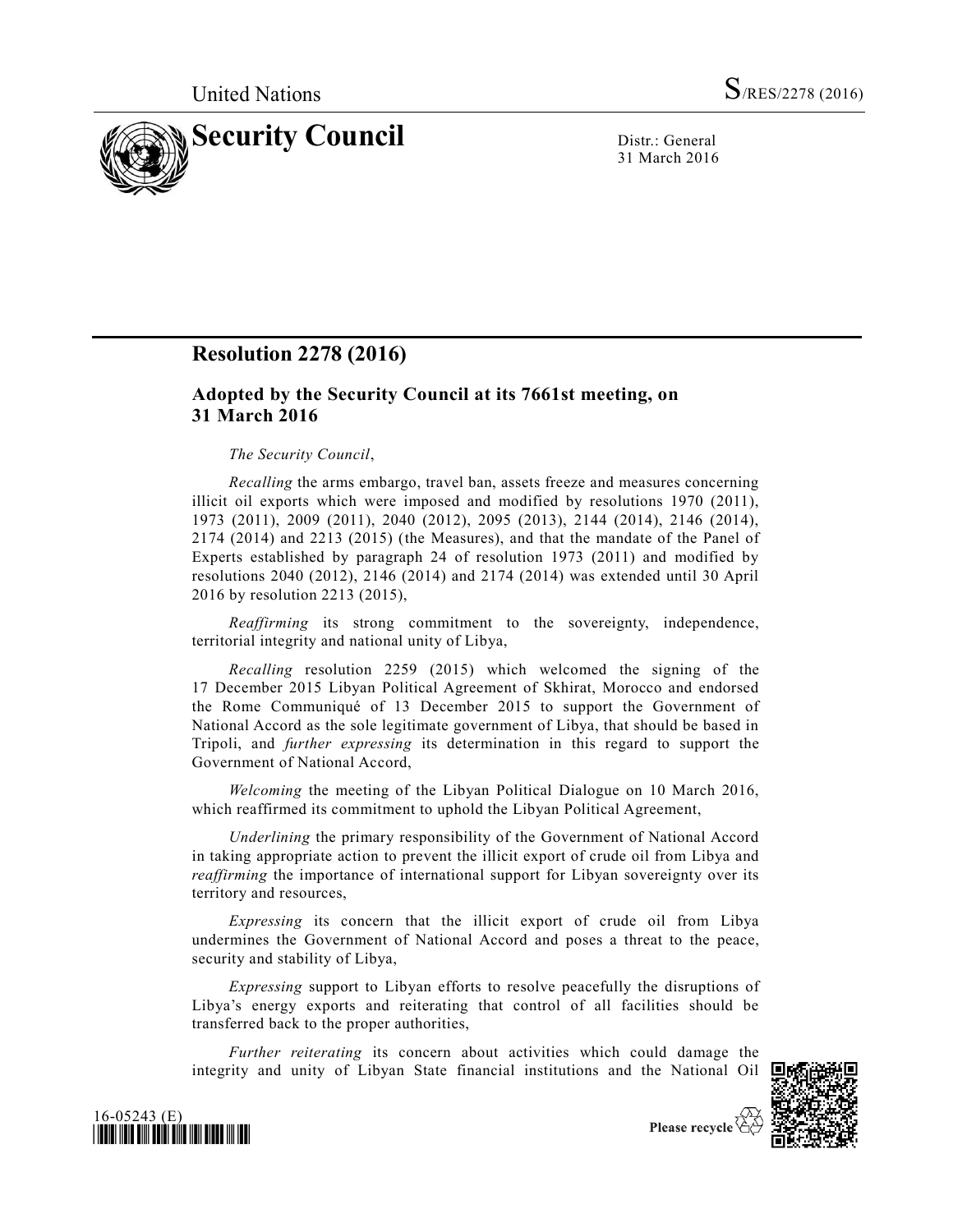Corporation, *highlighting* the importance of these institutions continuing to function for the benefit of all Libyans, and *stressing* the need for the Government of National Accord to exercise sole and effective oversight over the National Oil Corporation, the Central Bank of Libya, and the Libyan Investment Authority as a matter of urgency, without prejudice to future constitutional arrangements pursuant to the Libyan Political Agreement,

*Further recalling* resolution 2259 (2015) which called on Member States to cease support to and official contact with parallel institutions claiming to be the legitimate authority, but which were outside the Libyan Political Agreement, as specified by it,

*Recalling* that international law, as reflected in the United Nations Convention on the Law of the Sea of 10 December 1982, sets out the legal framework applicable to activities in the ocean,

*Reaffirming* the importance of holding accountable those responsible for violations or abuses of human rights or violations of international humanitarian law, including those involved in attacks targeting civilians and *stressing* the need to transfer detainees to State authority,

*Reiterating* its expression of support for the Government of National Accord, as stated in paragraph 3 of resolution 2259 (2015), and *noting* in this regard the specific requests made to the Government of National Accord in this resolution,

*Reiterating* its request that all Member States fully support the efforts of the Special Representative of the Secretary-General and work with the Libyan authorities and United Nations Support Mission in Libya (UNSMIL) to develop a coordinated package of support to build the capacity of the Government of National Accord, in line with Libyan priorities and in response to requests for assistance,

*Determining* that the situation in Libya continues to constitute a threat to international peace and security,

*Acting* under Chapter VII of the Charter of the United Nations,

# **Prevention of Illicit Oil Exports**

1. *Decides* to extend until 31 July 2017 the authorizations provided by and the measures imposed by resolution 2146 (2014);

2. *Condemns* attempts to illicitly export crude oil from Libya, including by parallel institutions which are not acting under the authority of the Government of National Accord;

3. *Requests* that the Government of National Accord appoint and notify the Committee established pursuant to resolution 1970 (2011) of a focal point responsible for communication with the Committee with respect to the mea sures in resolution 2146 (2014), and to inform the Committee of any vessels transporting crude oil illicitly exported from Libya, and *urges* the Government of National Accord to provide regular updates to inform the Committee on ports, oil fields, and installations that are under its control, and to inform the Committee about the mechanism used to certify legal exports of crude oil;

4. *Calls on* the Government of National Accord, on the basis of any information regarding such exports or attempted exports, to expeditiously contact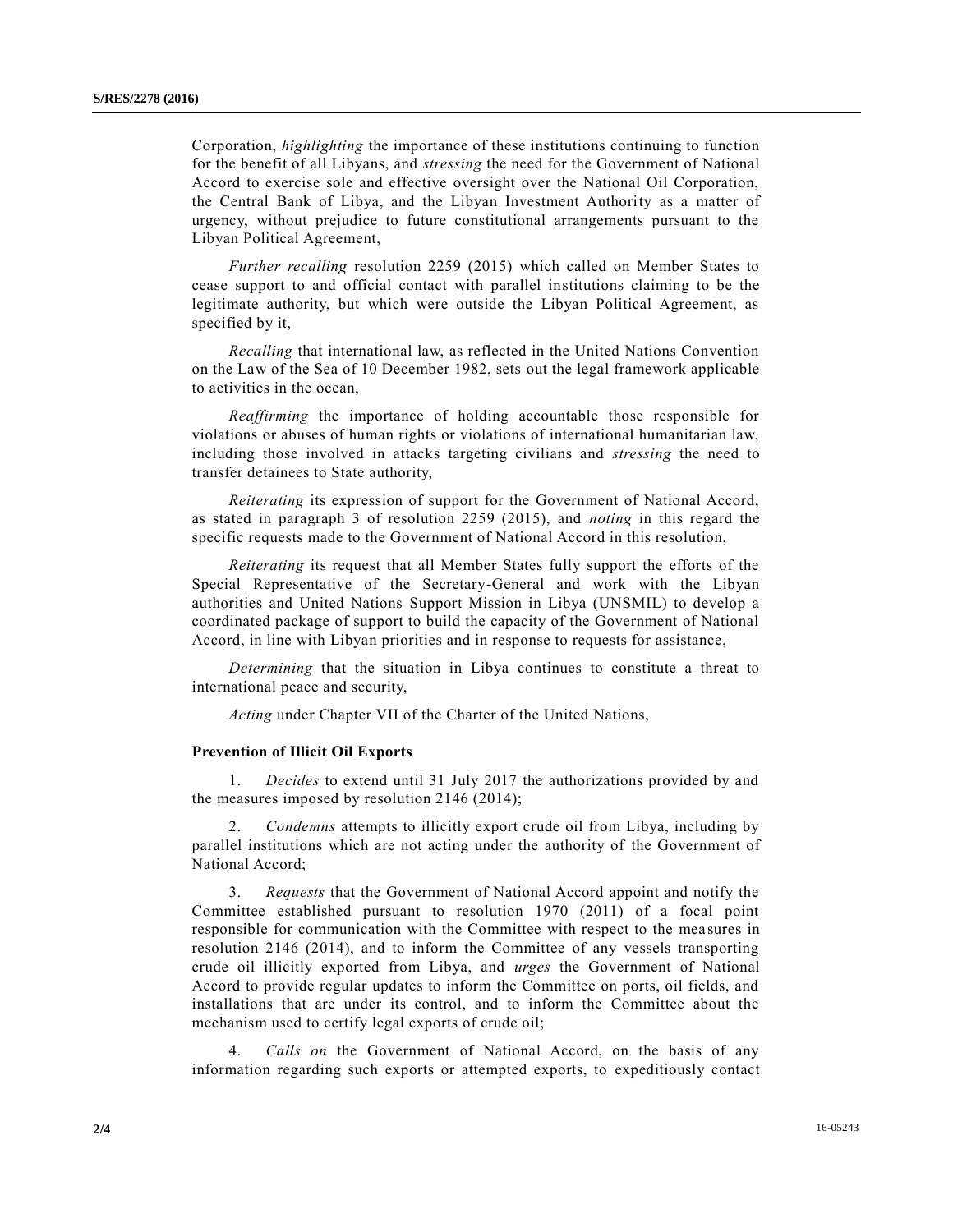the concerned vessel's flag State, in the first instance, to resolve the issue and *directs* the Committee to immediately inform all relevant Member States about notifications to the Committee from the Government of National Accord's focal point regarding vessels transporting oil illicitly exported from Libya;

# **Effective Oversight of the Financial Institutions**

5. *Requests* that the Government of National Accord confirm to the Committee as soon as it exercises sole and effective oversight over the National Oil Corporation, the Central Bank of Libya, and the Libyan Investment Authority;

#### **Arms Embargo**

6. *Requests* the Government of National Accord to appoint a focal point to brief the Committee at its request and provide information relevant to the Committee's work on the structure of the security forces under its control, the infrastructure in place to ensure the safe storage, registration, maintenance and distribution of military equipment by the Government security forces, and training needs, and *emphasizes* the importance of the Government of National Accord exercising control over and safely storing arms, with the support of the international community;

7. Affirms that the Government of National Accord may submit requests under paragraph 8 of resolution 2174 (2014) for the supply, sale or transfer of arms and related materiel, including related ammunition and spare parts, for the use by security forces under its control to combat ISIL (the Islamic State in Iraq and the Levant, also known as Da'esh), groups that have pledged allegiance to ISIL, Ansar Al Sharia, and other, groups associated with Al-Qaida operating in Libya, *calls upon* the Committee established pursuant to paragraph 24 of resolution 1970 (2011) to consider expeditiously such requests, and *affirms* the Security Council's readiness to consider reviewing the arms embargo, when appropriate;

8. *Urges* Member States to assist the Government of National Accord, upon its request, by providing it with the necessary security and capacity-building assistance, in response to threats to Libyan security and in defeating ISIL, groups that have pledged allegiance to ISIL, Ansar Al Sharia, and other groups associated with Al-Qaida operating in Libya;

9. *Urges* the Government of National Accord to improve further the monitoring and control of arms or related materiel that are supplied, sold or transferred to Libya in accordance with paragraph 9 (c) of resolution 1970 (2011) or paragraph 8 of resolution 2174 (2014), including through the use of end user certificates issued by the Government of National Accord, *requests* the Panel of Experts established by paragraph 24 of resolution 1973 (2011) to consult with the Government of National Accord about the safeguards needed to safely procure and secure arms and related materiel, and *urges* Member States and regional organizations to provide assistance to the Government of National Accord upon its request to strengthen the infrastructure and mechanisms currently in place to do so;

10. *Calls upon* the Government of National Accord to improve the implementation of the arms embargo, including at all entry points, as soon as it exercises oversight, and *calls upon* all Member States to cooperate in such efforts;